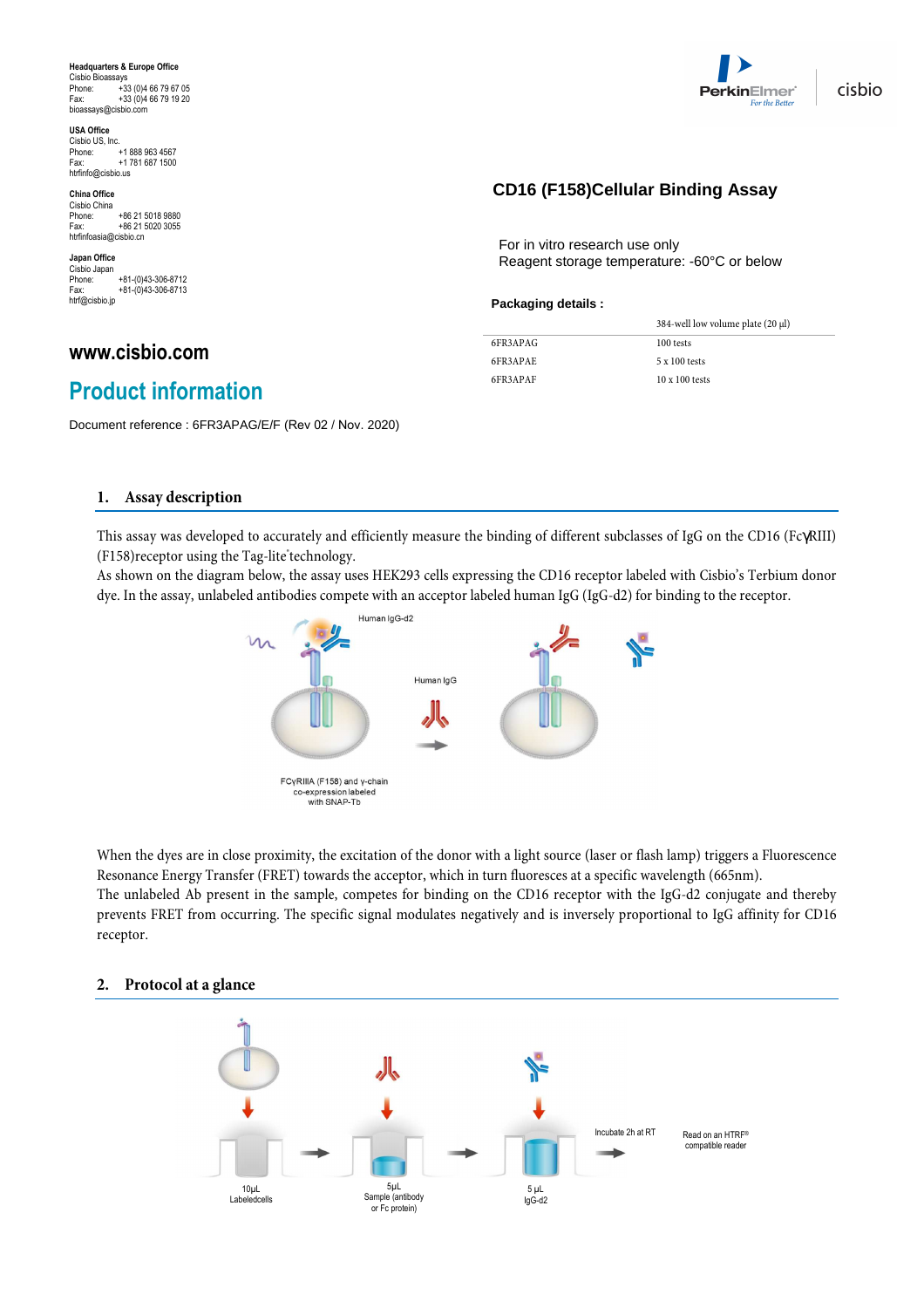#### **3. HTRF® reagents**

|                       | IgG-d2<br>conjugate | Prelabeled cells with<br>CD16 (F158)/y chain | Tag-lite buffer (5X)               |  |
|-----------------------|---------------------|----------------------------------------------|------------------------------------|--|
|                       | purple cap          | clear cap                                    | yellow cap                         |  |
| <b>Stock solution</b> |                     |                                              | 1.5mL/vial                         |  |
| <b>Storage</b>        | -20°C or below      | -80°C or below                               | $-4^{\circ}$ C to $-20^{\circ}$ C* |  |

*Be careful: the IgG-d2 is strictly restricted to use of this particular receptor and can not be applied to another one.* 

#### **4. Reagentpreparation**

Thaw the IgG-d2 and Tag-lite buffer at room temperature. Prepare the working solutions from stock solutions (§3) by following the instructions below. The cells need to be prepared after all of the reagents are ready.

#### **4.1. Preparation of conjugate workingsolutions**

Determine the amount of conjugate needed for the experiment. Each well requires 5µL of conjugate.



#### **4.2. Standard curve preparation**

Determine how many samples and replicates to be tested. Each well requires 5µL of sample.

It is recommended to use a reference Ab which can be considered as a standard.

To determine the EC50 of the IgGs, it is recommended that you test a wide range of unlabeled IgG concentrations. All IgGs tested should be diluted in Tag-lite buffer (1X) (for example up to 5 or 20  $\mu$ M (3mg/mL) with 3 fold dilution).

Due to the difference of affinity, one standard IgG dilution cannot be applied to every FcR. The IgG concentration needs to be adapted for each variant tested.

| <b>Standards</b> | Working concentration (nM) | Preparation                     |
|------------------|----------------------------|---------------------------------|
| Std 8            | 20000                      | See indications below           |
| Std 7            | 6666.6                     | 10µLStd 8 + 20µLTag-lite buffer |
| Std <sub>6</sub> | 22222                      | 10µLStd 7 + 20µLTag-lite buffer |
| Std <sub>5</sub> | 740                        | 10µLStd 6 + 20µLTag-lite buffer |
| Std4             | 247                        | 10µLStd 5 + 20µLTag-lite buffer |
| Std <sub>3</sub> | 82.3                       | 10µLStd 4 + 20µLTag-lite buffer |
| Std <sub>2</sub> | 27.4                       | 10µLStd 3 + 20µLTag-lite buffer |
| Std1             | 9.1                        | 10µLStd 2 + 20µLTag-lite buffer |
| Std0             | $\Omega$                   | 30µLTaq-lite buffer             |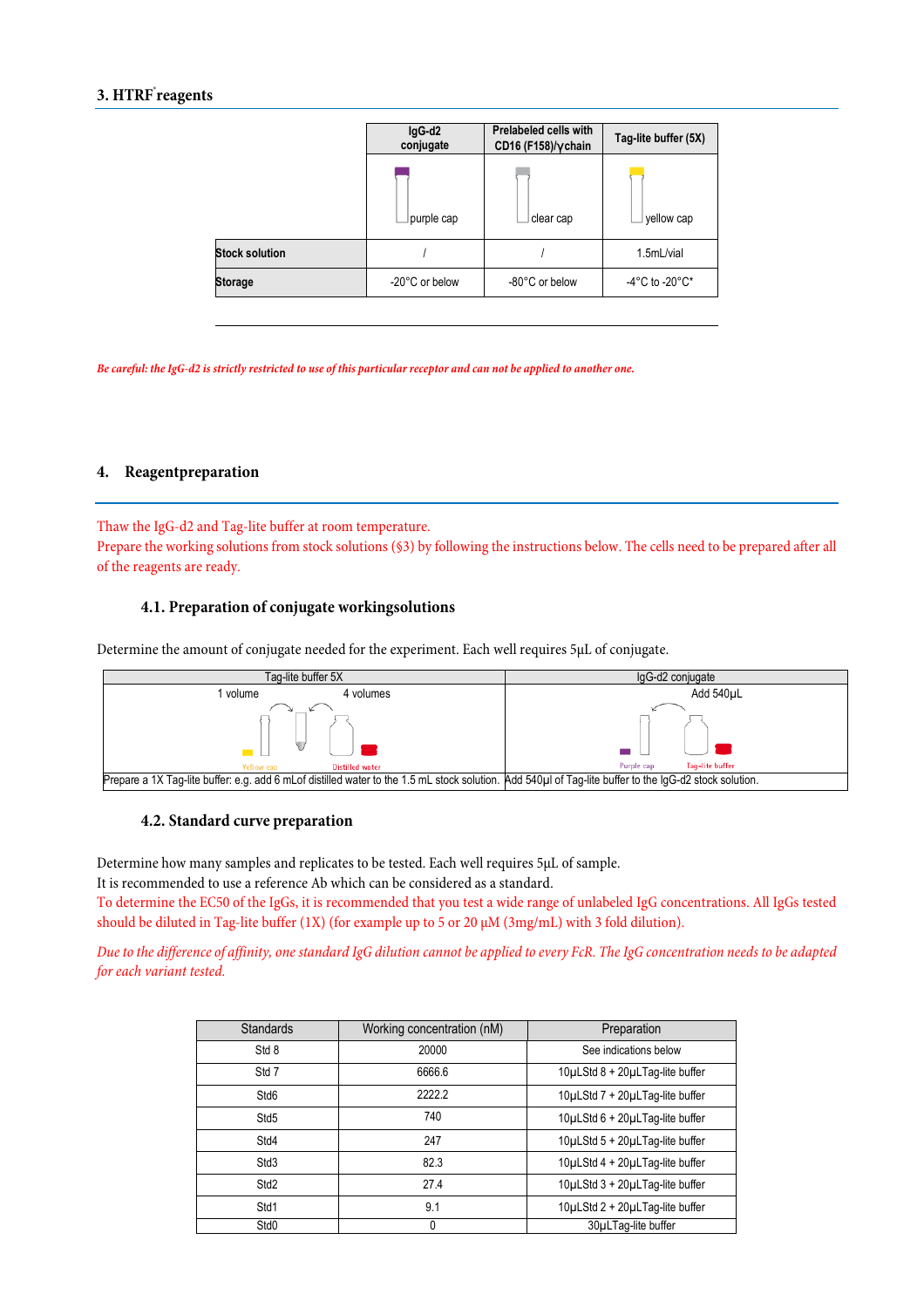The standard dilution procedure is listed and illustrated below.



#### **4.3. Cells preparation**

|                | Prepare a conical vial (A) (ex: Falcon 50 mL) containing 15 mL of PBS at 4°C.                                                                                                                                         |                                                             |  |
|----------------|-----------------------------------------------------------------------------------------------------------------------------------------------------------------------------------------------------------------------|-------------------------------------------------------------|--|
| $\mathfrak{p}$ | Thaw labeled frozen cells at 37°C (water bath, manual shaking) until all the ice is thawed (1-2<br>Manual shaking<br>Tranfer by pipeting<br>min) and transfer them quickly by pipetting into the vial prepared above. |                                                             |  |
| 3              | Centrifuge 5 min at 300 g at 4°C.                                                                                                                                                                                     | $\Rightarrow$<br>$37^{\circ}$ C<br>ſ,<br>5 min 300 g at 4°C |  |
| 4              | Gently remove supernatant by aspiration. Be careful the pellet may not be visible.                                                                                                                                    | Discard supernatant by aspiration                           |  |
| 5              | Resuspend the pellet in 1.1 mL of Tag-lite Buffer (1X) with a P1000 pipette.                                                                                                                                          | Resuspend with TLB (1x)                                     |  |
| 6              | Dispense 10µL per well of this cell suspension in a 384 small volume plate.                                                                                                                                           |                                                             |  |

#### Recommendations:

- HTRF® reagent concentrations have been calibrated for optimal assay performance. Note that any dilution or improper use of the d2 conjugate or pre-labeled cells will impair the quality of the assay.

- For an accurate quantitative determination of sample, dilution must be carried out in Tag-lite buffer.

- The labeled cells need to be resuspended regularly before dispensing to keep an homogeneous number of cells/well.

To obtain additional information or support, please contact your technical support team (htrfservices@cisbio.com).